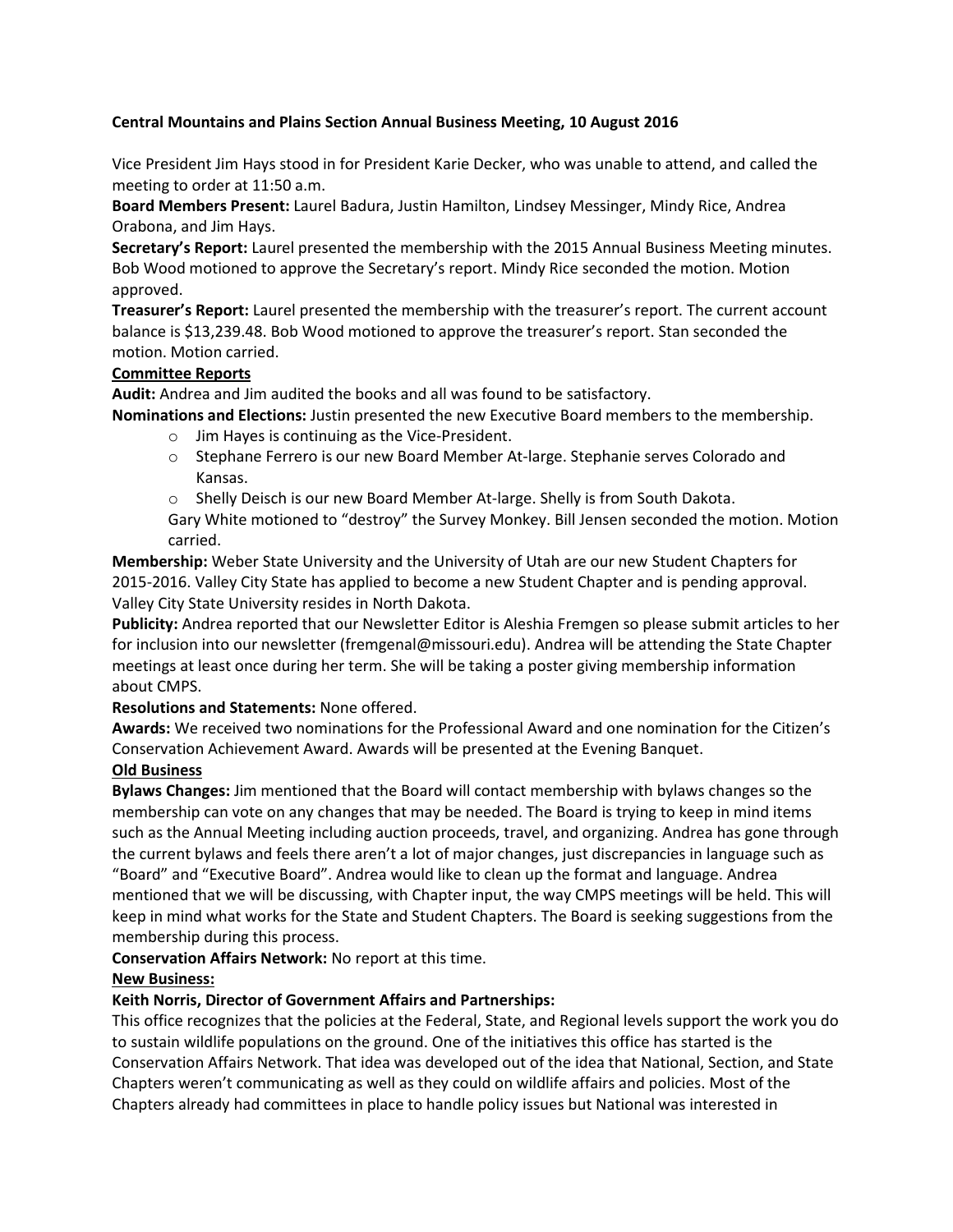facilitating support to the State and Sections by creating a network amongst the levels to increase communication. National is creating a policy library with a database that will be searchable through the membership portal. This library will be able to tell you past and present TWS policies so there is a more consistent message throughout the Nation.

Keith mentioned that Certification is simpler to apply for now and the process is quicker. The entire application can now be done online.

A membership directory has been developed similar to a LinkedIn profile. Keith is asking for members to log in to the membership portal and update their information.

An auto-renewal membership is now in place. Members can save \$5 if they enroll in auto-renewal. The 1,000 initiative is a strategic effort which carries the catch-phrase "Leading By Example". It is a donation effort (minimum \$100 donation) through National that allows members to donate to their program of choice within National. Initiatives include early career membership, policy support, and many more.

National has new partners that are year-round partners now, not just partnerships that occur around the meeting. Bayer Bee Care and Ducks Unlimited are the most recent partnerships. Several other partnerships are in process.

New policies National is working on include Wild Horse Management and an initiative to implement and improve new management strategies for overpopulated wild horse populations on Forest Service and BLM lands. A congressional briefing and testimony in front of Congress has occurred over the last year. National will be seeking further action from members.

Blue Ribbon Panel Legislation (Recovery of America's Wildlife). This is a bill that seeks to support Wildlife Conservation Funding. It is very similar to State Wildlife Grants but would be permanent funding to support State Wildlife Action Plans.

Gary White pointed out that the new way to contact congressional leaders is very convenient to do as an individual. Bill Jensen would like more separation between contacting congressional leaders as an individual and a Chapter representative. Keith recommended that you should create separation by, as a Chapter representative, sending in a letter directly to the congressional leader rather than using the Action Center provided by National, which is more individual oriented.

### **Bob Lanka, Central Mountain and Plains Section Representative to TWS Council:**

- Bob reported the National Meeting is October 15-19, 2015 in Raleigh, North Carolina. In 2017, the meeting will be held in September at Albuquerque, NM. Amongst the great reasons to attend the meeting, networking and professional development tops the list.
- TWS had a tough budget struggle in recent years but Ken Williams was committed to change this and, for the first time in several years, there was a surplus in budgeting in 2015 and 2016. Despite a bump in the road with 2016 investments, TWS still reported a surplus of approximately \$190,000 in 2016.
- Membership had been declining in the past years but this past year, we had a bump of 54 members. Not a large bump, but a bump just the same.
- Member statistics—70% male, 30% female, 94% Caucasian, 25% habitat and wildlife management, 14% students, and 5% CMPS members. Bob encouraged collaboration with Tribes to get more members.
- Bob asked to increase Section members by 12.5% in 2016. Today, a report from National identified 433 new members to the Section. Bob will be verifying these numbers.
- New member benefits—As of January 1, 2017, Council and Staff have worked to make membership more valuable. A regular membership fee will include all of the journals available online. This will cost the Society \$125,000 a year and will be a substantial portion of the budget. The hope is that more wildlife professionals will become members of National.